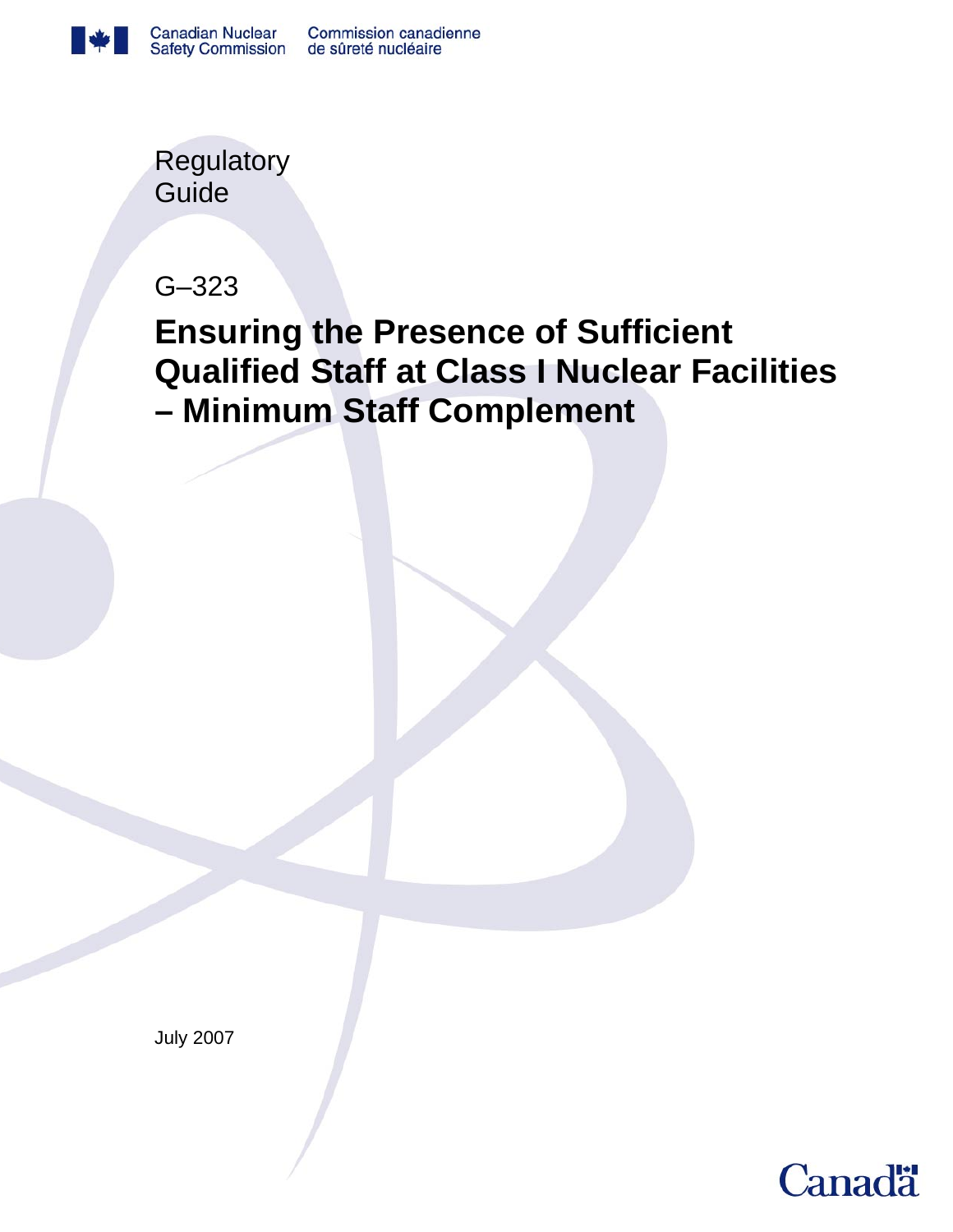# **TYPES OF REGULATORY DOCUMENTS**

Regulatory documents support the Canadian Nuclear Safety Commission (CNSC) regulatory framework. By expanding on expectations set out in general terms in the *Nuclear Safety and Control Act* and associated regulations, regulatory documents provide one of the core management tools upon which the CNSC relies to fulfill its legislated obligations.

The regulatory documents most commonly published by the CNSC are *regulatory policies*, *regulatory standards*, and *regulatory guides*. At the highest level, regulatory policies provide the direction for regulatory standards and guides, which serve as the policy "instruments." A fourth type of regulatory document, the *regulatory notice*, is issued when warranted. Because the information in a *regulatory notice* must be conveyed with relative urgency, the development process is faster than that applied to the other documents.

**Regulatory Policy (P)**: The regulatory policy describes the philosophy, principles or fundamental factors on which the regulatory activities associated with a particular topic or area of concern are based. It describes why a regulatory activity is warranted, and therefore promotes consistency in the interpretation of regulatory requirements.

**Regulatory Standard (S)**: The regulatory standard clarifies CNSC expectations of what the licensee should do, and becomes a legal requirement when it is referenced in a licence or other legally enforceable instrument. The regulatory standard provides detailed explanation of the outcomes the CNSC expects the licensee to achieve.

**Regulatory Guide (G)**: The regulatory guide informs licensees about how they can meet CNSC expectations and requirements. It provides licensees with a recommended approach for meeting particular aspects of the requirements and expectations associated with their respective licensed activities.

**Regulatory Notice (N):** The regulatory notice notifies licensees and other stakeholders about significant matters that warrant timely action.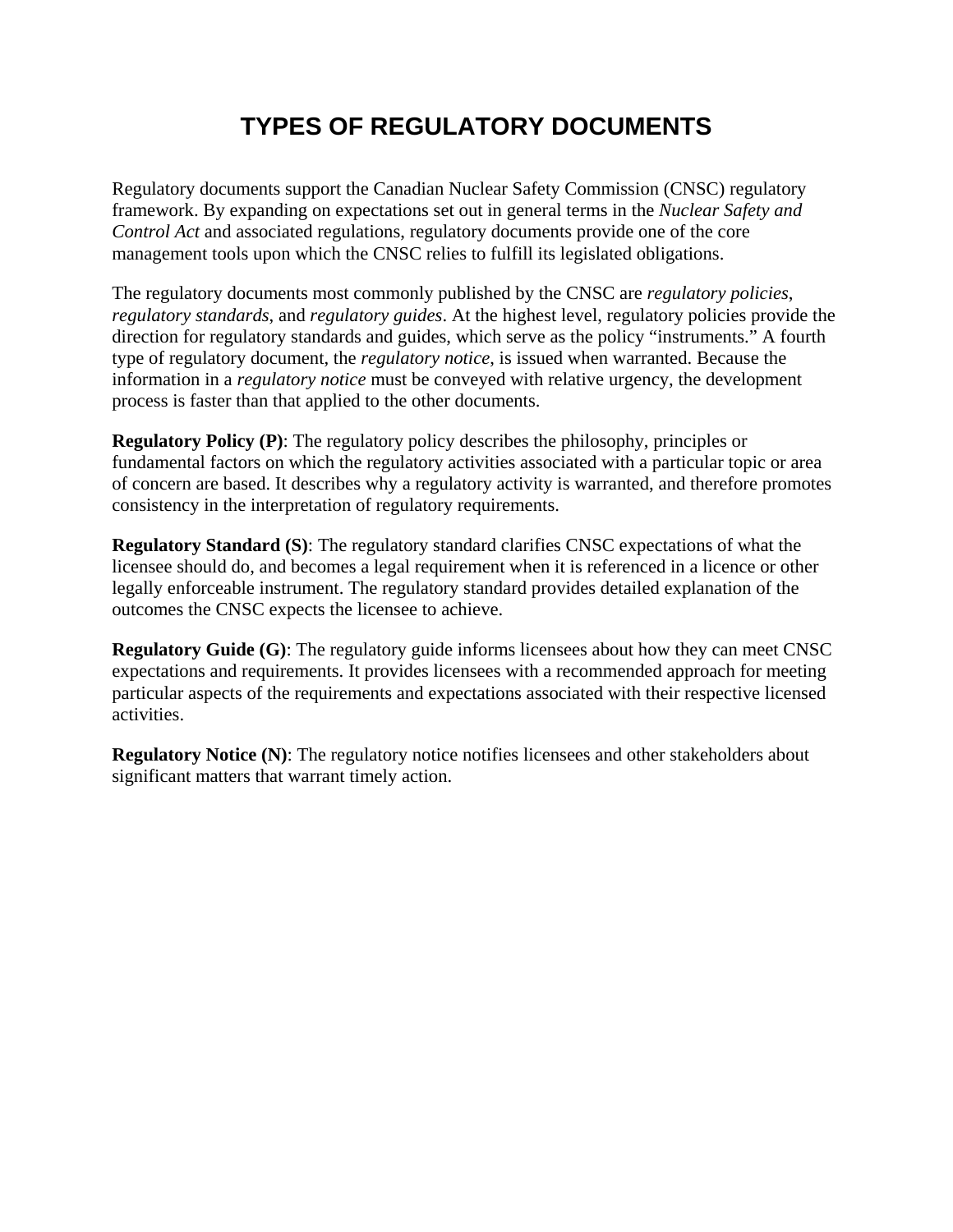Regulatory Guide

## G–323

## **ENSURING THE PRESENCE OF SUFFICIENT QUALIFIED STAFF AT CLASS I NUCLEAR FACILITIES – MINIMUM STAFF COMPLEMENT**

Published by the Canadian Nuclear Safety Commission July 2007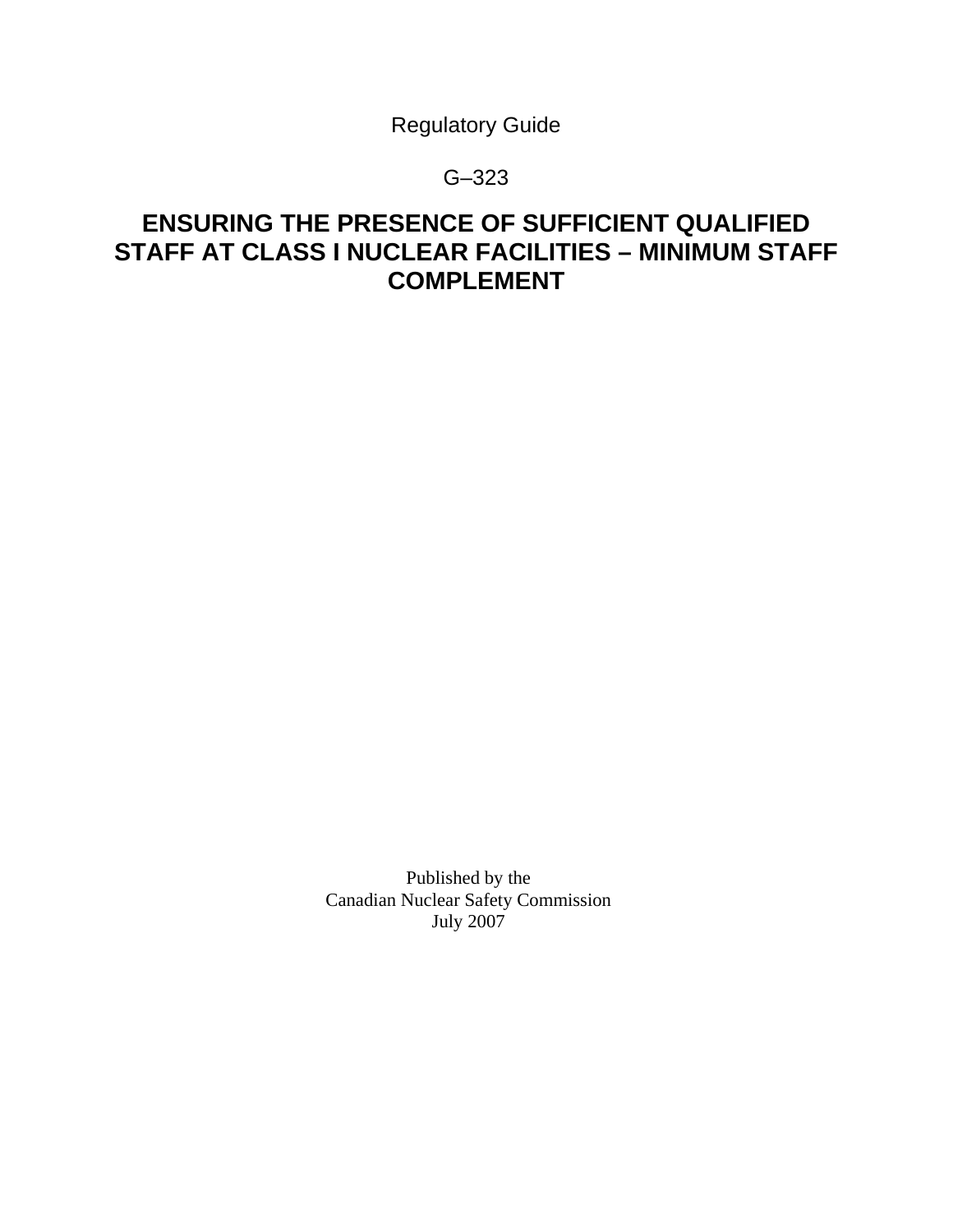*Ensuring the Presence of Sufficient Qualified Staff at Class I Nuclear Facilities – Minimum Staff Complement* 

Regulatory Guide G–323

Published by the Canadian Nuclear Safety Commission

© Minister of Public Works and Government Services Canada 2007

Extracts from this document may be reproduced for individual use without permission, provided the source is fully acknowledged. However, reproduction in whole or in part for purposes of resale or redistribution requires prior written permission from the Canadian Nuclear Safety Commission.

Catalogue number: CC173-3/2-323E-PDF ISBN 978-0-662-46650-5

Ce document est également disponible en français sous le titre *Assurer la présence d'un nombre suffisant d'employés qualifiés aux installations nucléaires de catégorie I—Effectif minimal*.

#### **Document availability**

The document can be viewed on the CNSC web site at www.nuclearsafety.gc.ca. Copies may be ordered in English or French using the contact information below:

Office of Communications and Regulatory Affairs Canadian Nuclear Safety Commission P.O. Box 1046, Station B 280 Slater Street Ottawa, Ontario, CANADA, K1P 5S9

Telephone: 613-995-5894 or 1-800-668-5284 (Canada only) Facsimile: 613-992-2915 E-mail: [info@cnsc-ccsn.gc.ca](mailto:info@cnsc-ccsn.gc.ca)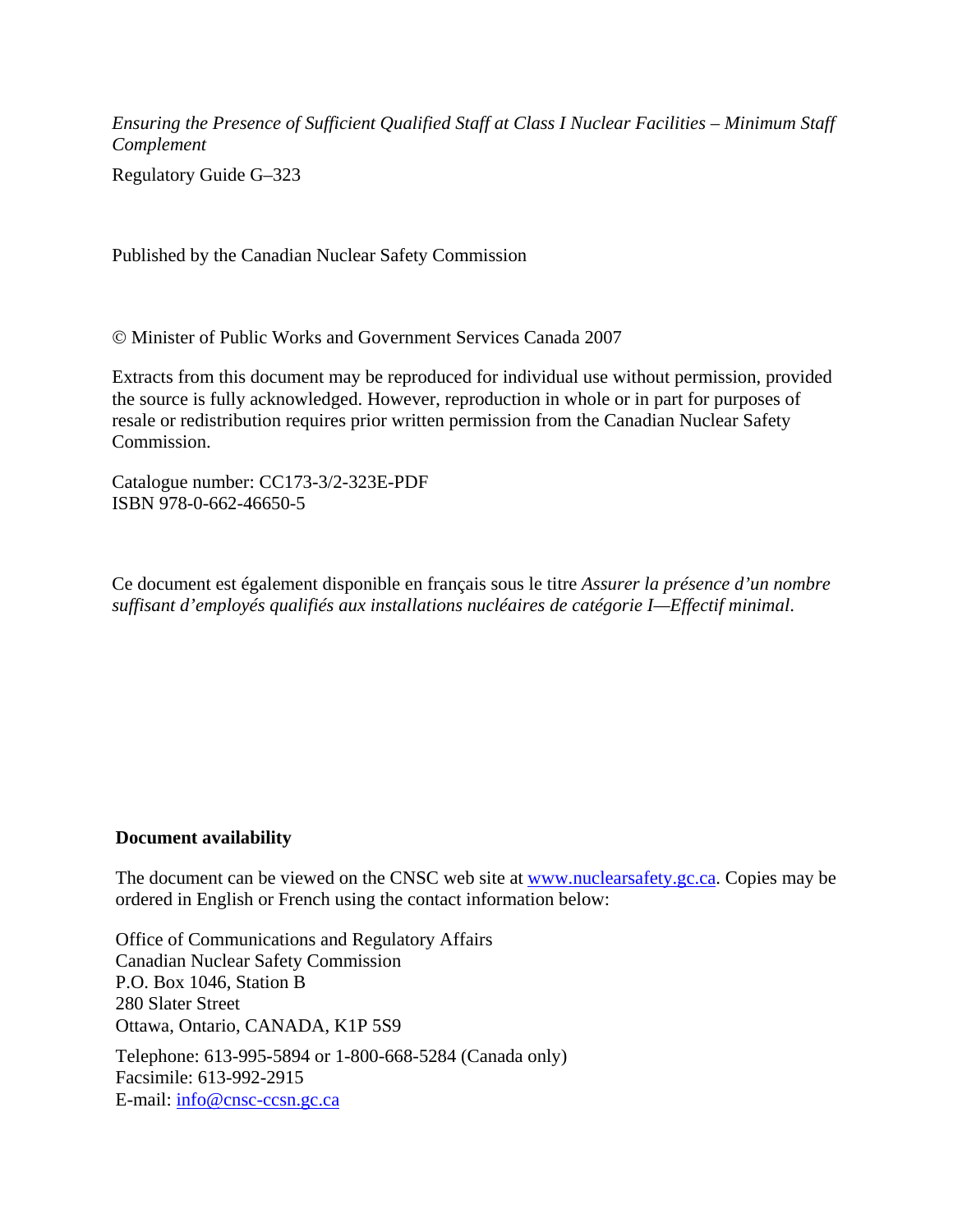# **TABLE OF CONTENTS**

| 1.0 |     |       |  |  |  |
|-----|-----|-------|--|--|--|
| 2.0 |     |       |  |  |  |
| 3.0 |     |       |  |  |  |
| 4.0 |     |       |  |  |  |
| 5.0 |     |       |  |  |  |
|     | 5.1 |       |  |  |  |
|     |     | 5.1.1 |  |  |  |
|     |     | 5.1.2 |  |  |  |
|     |     | 5.1.3 |  |  |  |
|     |     | 5.1.4 |  |  |  |
|     | 5.2 |       |  |  |  |
|     |     | 5.2.1 |  |  |  |
|     |     | 5.2.2 |  |  |  |
|     |     | 5.2.3 |  |  |  |
|     | 5.3 |       |  |  |  |
|     | 5.4 |       |  |  |  |
|     | 5.5 |       |  |  |  |
|     |     |       |  |  |  |
|     | 11  |       |  |  |  |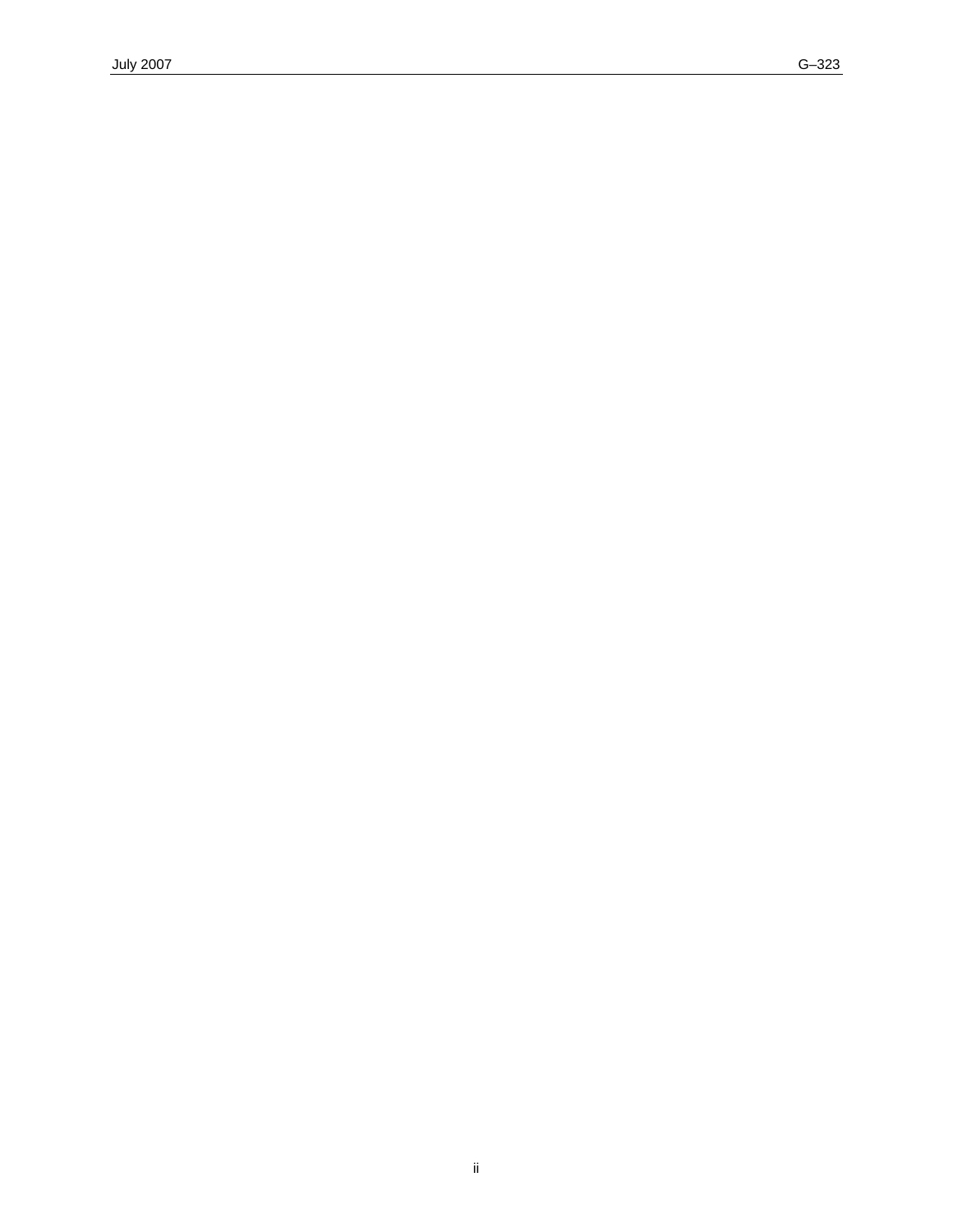## <span id="page-6-0"></span>**ENSURING THE PRESENCE OF SUFFICIENT QUALIFIED STAFF AT CLASS I NUCLEAR FACILITIES – MINIMUM STAFF COMPLEMENT**

## **1.0 PURPOSE**

The purpose of this regulatory guide is to assist Class I nuclear facility licensees and applicants for a Class I nuclear facility licence to demonstrate to the CNSC that they will ensure the presence of a sufficient number of qualified workers to carry on the licensed activity safely and in accordance with the *Nuclear Safety and Control Act* (NSCA, the Act), the regulations made under the NSCA, and their license.

## **2.0 SCOPE**

This regulatory guide sets out information related to the staffing of a Class I nuclear facility that should typically be included in an application for the issuance, renewal, amendment, or replacement of a licence to operate a facility. The guide sets out the key factors that CNSC staff will take into account when assessing whether the licensee has made or the applicant will make adequate provision for ensuring the presence of a sufficient number of qualified staff. This guide addresses staffing levels required to respond to the most resource-intensive conditions under all operating states, including normal operations, anticipated operational occurrences, design basis accidents, and emergencies.

Expectations for use of this guide will vary with the complexity of facility operations and the consequences of potential events on the environment, health and safety of persons, and maintenance of national security and measures required to implement international obligations.

## **3.0 RELEVANT LEGISLATION**

The sections of the NSCA and the regulations made under the NSCA relevant to this regulatory guide are as follows:

- 1. Paragraph  $24(4)(a)$  of the NSCA states that "No licence may be issued, renewed, amended or replaced unless, in the opinion of the Commission, the applicant is qualified to carry on the activity that the licence will authorize the licensee to carry on;"
- 2. Subsection 24(5) of the NSCA authorizes the CNSC to include terms or conditions in licences that it considers necessary;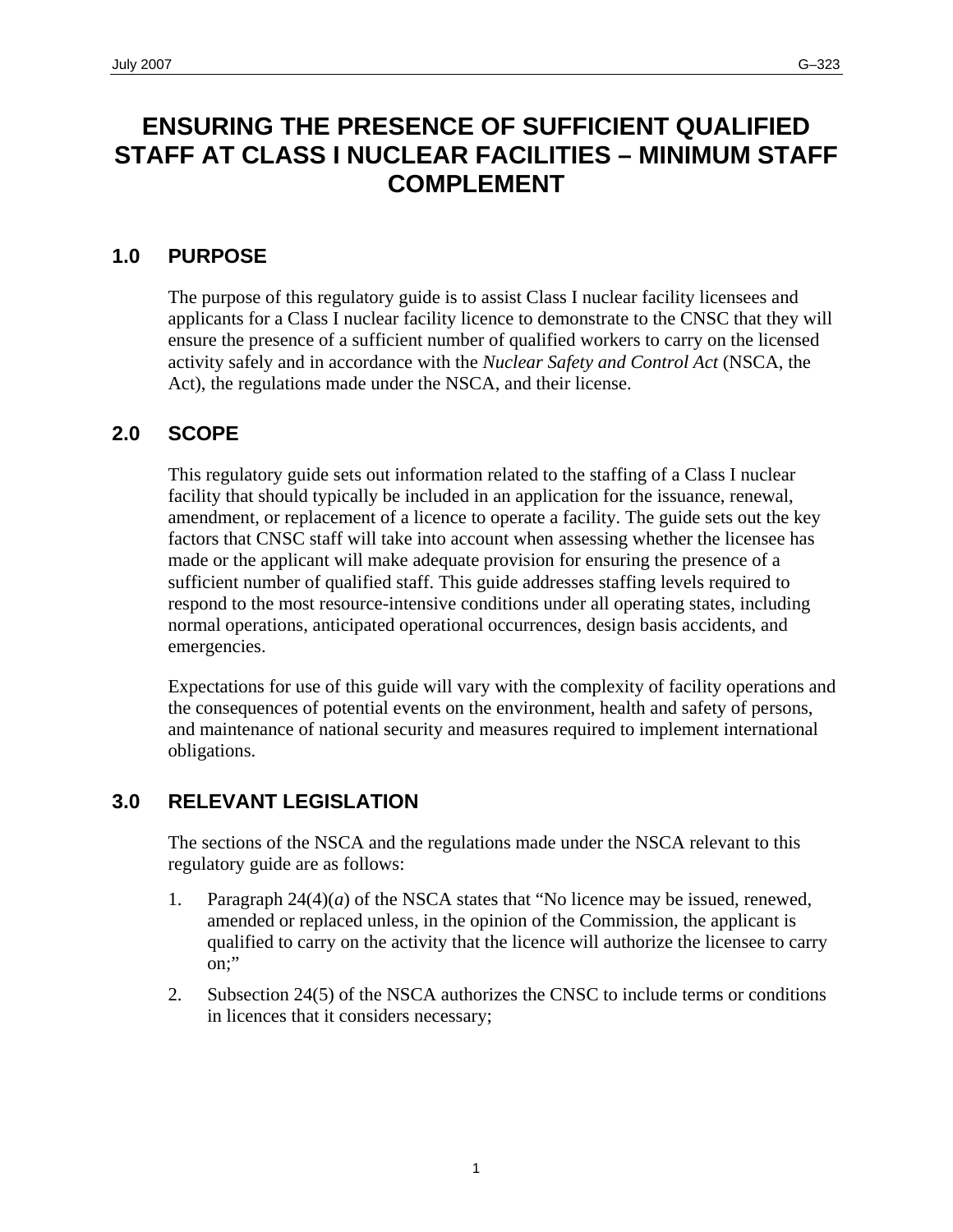- 3. Paragraph 12(1)(*a*) of the *General Nuclear Safety and Control Regulations* requires every licensee to "ensure the presence of a sufficient number of qualified workers to carry on the licensed activity safely and in accordance with the NSCA, the regulations made under the NSCA, and the licence;"
- 4. Paragraph 3(1)(*n*) of the *General Nuclear Safety and Control Regulations* stipulates that an application for a licence shall contain "at the request of the Commission, any other information that is necessary to enable the Commission to determine whether the applicant (*i*) is qualified to carry on the activity to be licensed, or (*ii*) will, in carrying on that activity, make adequate provision for the protection of the environment, the health and safety of persons and the maintenance of national security and measures required to implement international obligations to which Canada has agreed;"
- 5. Section 5 of the *General Nuclear Safety and Control Regulations* specifies that an application for the renewal of a licence shall contain "the information required to be contained in an application for that licence by the applicable regulations made under the Act," as well as "a statement identifying the changes in the information that was previously submitted;"
- 6. Paragraph 3(1)(*k*) of the *General Nuclear Safety and Control Regulations* specifies that an application for a licence shall contain the "applicant's organizational management structure insofar as it may bear on the applicant's compliance with the Act and the regulations made under the Act, including the internal allocation of functions, responsibilities and authority;"
- 7. Section 6(a) of the *General Nuclear Safety and Control Regulations* requires that an application for the amendment, revocation or replacement of a licence shall contain "a description of the amendment, revocation, or replacement and of the measures that will be taken and the methods and procedures that will be used to implement it;"
- 8. Section 6(b) of the *General Nuclear Safety and Control Regulations* requires that an application for the amendment, revocation or replacement of a licence shall contain "a statement identifying the changes in the information contained in the most recent application for the licence;"
- 9. Paragraph 6(d) of the *Class I Nuclear Facilities Regulations* specifies that an application for a licence to operate a Class I nuclear facility shall contain "the proposed measures, policies, methods and procedures for operating and maintaining the nuclear facility;"
- 10. Paragraph 6(m) of the *Class I Nuclear Facilities Regulations* specifies that an application for a licence to operate a Class I nuclear facility shall contain "the proposed responsibilities of and qualification requirements and training program for workers, including the procedures for the requalification of workers;"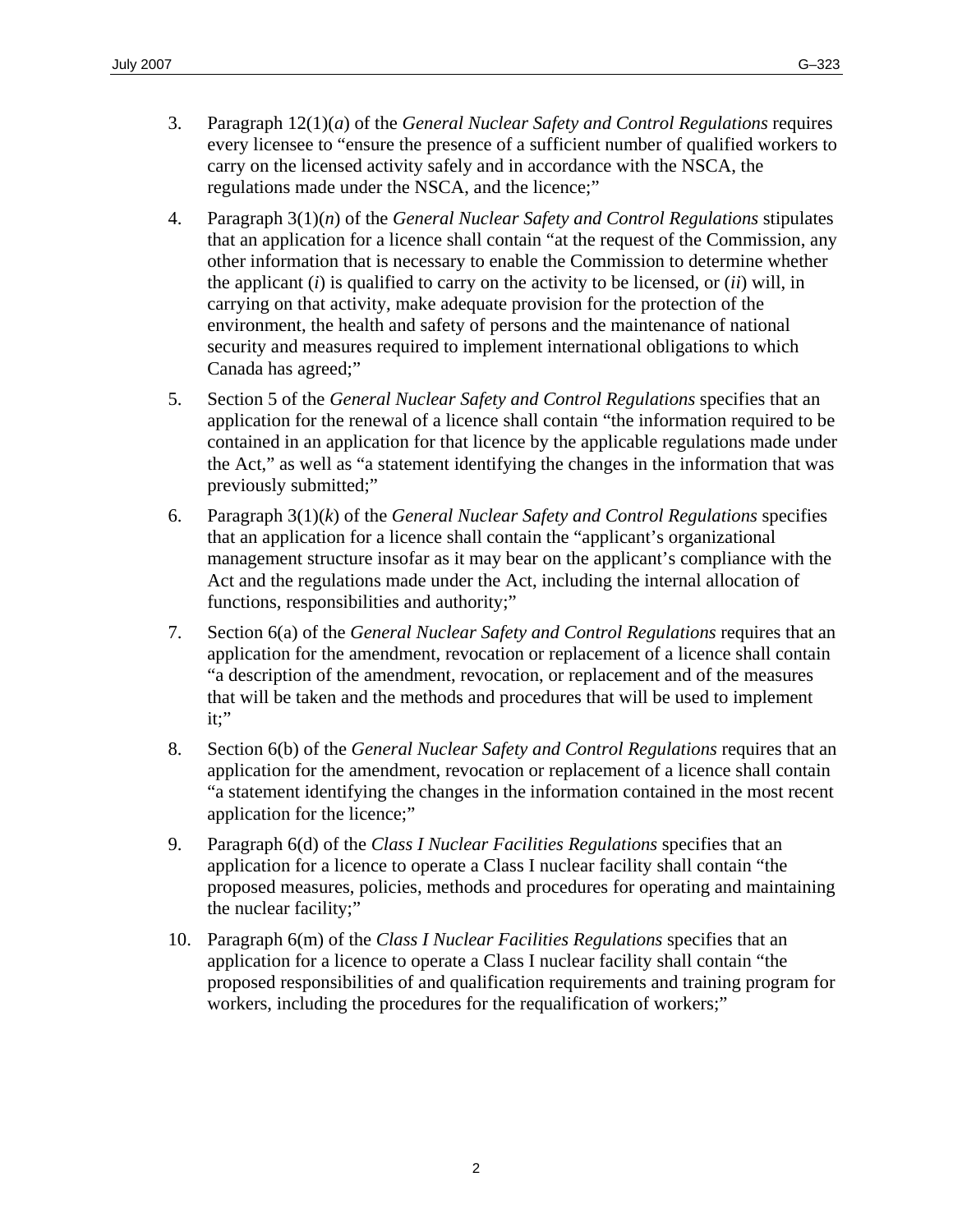- <span id="page-8-0"></span>11. Paragraph 6(n) of the *Class I Nuclear Facilities Regulations* specifies that an application for a licence to operate a Class I nuclear facility shall contain "the results that have been achieved in implementing the program for recruiting, training and qualifying workers in respect of the operation and maintenance of the nuclear facility;" and
- 12. Subsection 9(2) of the *Class I Nuclear Facilities Regulations* specifies that the Commission or a designated officer is authorized under paragraph 37(2)(*b*) of the NSCA to certify a person referred to in paragraph 44(1)(*k*) of the NSCA.

## **4.0 BACKGROUND**

All Class I nuclear facility licensees are required to ensure the presence of a sufficient number of qualified workers to carry on the licensed activity safely and in accordance with the NSCA, the regulations made under the NSCA, and the facility licence. One aspect of ensuring the presence of a sufficient number of qualified workers is defining the minimum number of workers with specific qualifications who will be available to the nuclear facility at all times, known as the minimum staff complement. The number and qualifications of workers in the minimum staff complement should be adequate to successfully respond to all credible events, including the most resource-intensive conditions for any facility state.

## **5.0 EXPECTATIONS**

## **5.1 Basis for Minimum Staff Complement of Qualified Workers**

## **5.1.1 Use of a Systematic Analysis**

It is expected that the minimum staff complement is determined by the licensee through a systematic analysis. An analysis of tasks should be performed to determine the minimum staff complement requirements for personnel available to the nuclear facility. The analysis should include those tasks carried out in the main control room (MCR) and in secondary control areas, where they exist. For Class I nuclear facilities that modify their minimum staff complement for different operational states, the most resource-intensive conditions for each operational state should be analyzed.

The analysis to determine the minimum staff complement requirements should consider the following:

- 1. The actions required in the facility and their timing for the full range of the most resource-intensive conditions under all operating states, including normal operations, anticipated operational occurrences, design basis accidents, and/or emergencies.
- 2. The most resource-intensive initiating events and credible failures considered in the Safety Analysis Report and the Probabilistic Safety Assessment;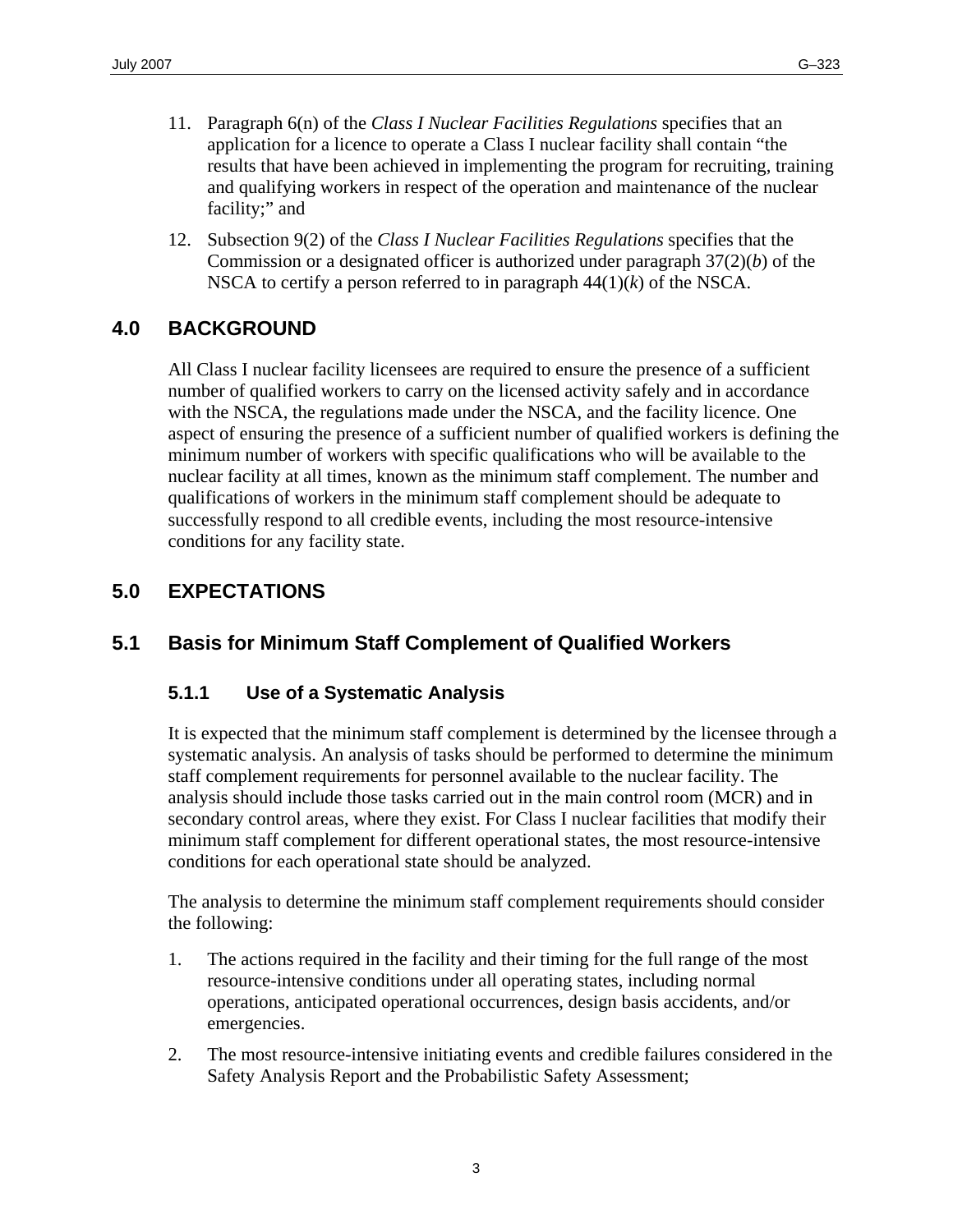- <span id="page-9-0"></span>3. The operating strategies that define how the nuclear facility personnel respond to anticipated operational occurrences, design basis accidents, and emergencies;
- 4. The required interactions among facility personnel for the purpose of diagnosing, planning, communicating, coordinating and controlling anticipated operational occurrences, design basis accidents, and emergencies;
- 5. The staffing demands required for the possible concurrent use of procedures related to anticipated operational occurrences, design basis accidents, and emergencies;
- 6. The staffing demands required to monitor indicators, displays and alarms and to promptly and effectively operate the facility's equipment controls using procedures related to anticipated operational occurrences, design basis accidents, and emergencies;
- 7. The staffing demands required to perform tasks in field locations using procedures related to anticipated operational occurrences, design basis accidents, and emergencies;
- 8. The staffing demands required for the successful completion of any safety-critical human actions using procedures related to anticipated operational occurrences, design basis accidents, and emergencies;
- 9. The additional staffing demands when independent verification of task completion is specified in procedures related to anticipated operational occurrences, design basis accidents, and emergencies;
- 10. The staffing strategy to provide for qualified staff for unplanned situations under anticipated operational occurrences, design basis accidents, and emergencies;
- 11. The staffing strategy to ensure the provision of qualified relief for workers; and
- 12. The restrictions on the location of workers within the nuclear facility.

## **5.1.2 Validation of Minimum Staff Complement Requirements**

It is expected that the minimum staff complement requirements are validated by the licensee to provide assurance that there is, at all times, a sufficient number of qualified workers available to operate the facility safely and to respond to the most resourceintensive conditions under all operating states, including normal operations, anticipated operational occurrences, design basis accidents, and/or emergencies.

When designing the method of validation, licensees should meet the expectations found in the CNSC's regulatory guide on *Human Factors Verification and Validation Plans* and international standards on human performance evaluation techniques, such as the Institute of Electrical and Electronics Engineers' *IEEE Guide for the Evaluation of Human-System Performance in Nuclear Power Generating Stations*, as referenced in the "Associated Documents" section of this regulatory guide.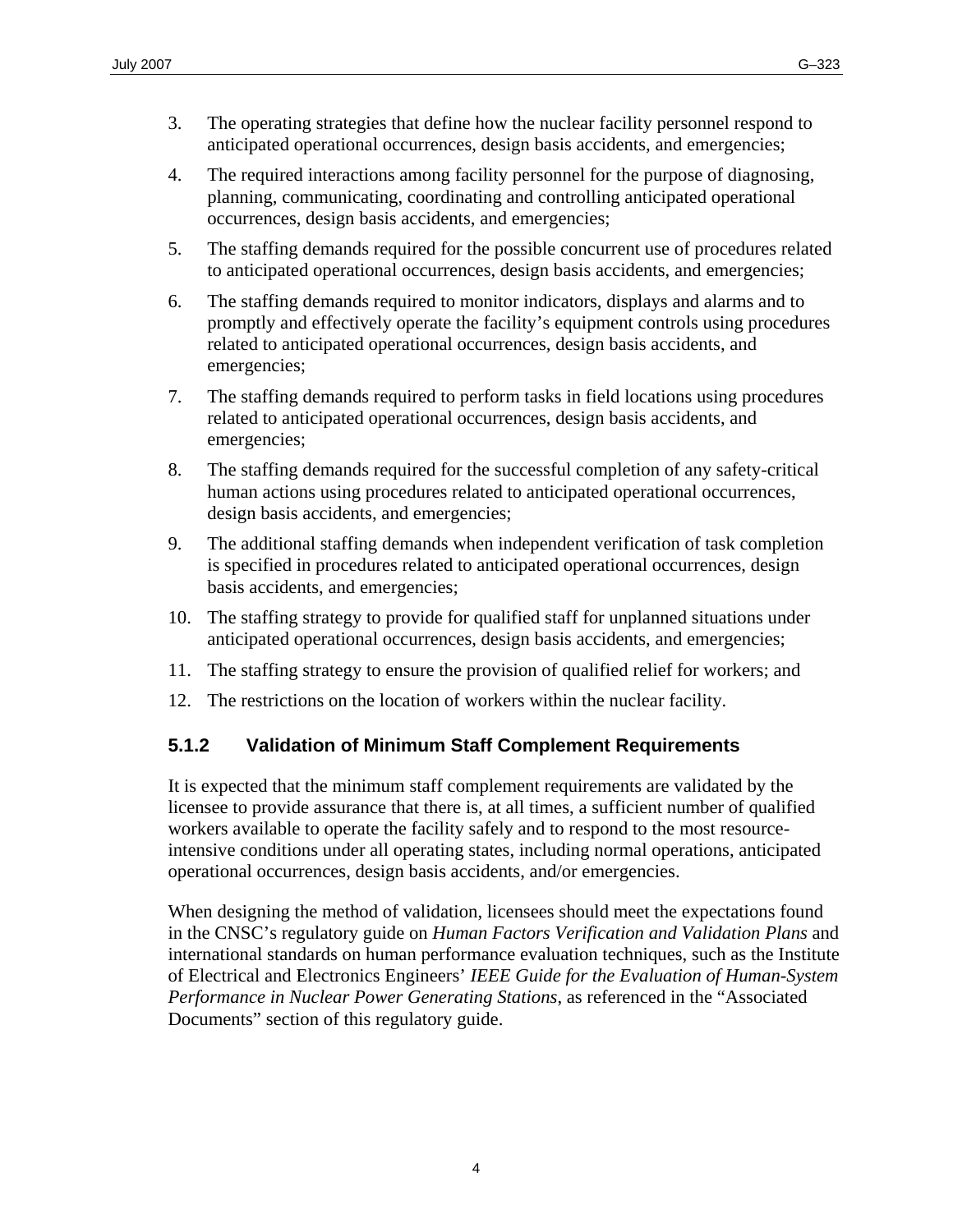#### <span id="page-10-0"></span>**5.1.2.1 Range of Validation Scenarios**

Validation scenarios should include the most resource-intensive credible events, including those that involve coincident anticipated operational occurrences, design basis accidents and emergencies.

For Class I nuclear facilities that modify their minimum staff complement for different operational states, the most resource-intensive scenarios for each operational state should be validated.

For multi-unit nuclear power plants, validation scenarios should include the most resource-intensive events that could affect more than one unit, such as, but not limited to, seismic events, loss of off-site power and steam line or feedwater line breaks.

#### **5.1.2.2 Objectives of Validation Exercises**

The validation exercises should demonstrate that the following can be achieved by the minimum staff complement for all validation scenarios:

- 1. The relevant procedures can be effectively implemented in a timely manner;
- 2. There is an effective and timely response to anticipated operational occurrences, design basis accidents, and emergencies;
- 3. The facility can be effectively monitored, controlled and stabilized;
- 4. There is effective communication and coordination of required actions;
- 5. Workers are able to maintain awareness of facility conditions;
- 6. The physical and mental workload of minimum staff complement is achievable; and
- 7. All safety-critical human actions are achievable.

## **5.1.3 Systematic Approach to Training**

It is expected that the principles of a systematic approach to training are applied to all positions included in the minimum staff complement.

#### **5.1.4 Minimum Staff Complement for Nuclear Power Plants**

In addition to certified operations personnel, it is expected that the minimum staff complement at nuclear power plants will include a number of workers with specialized qualifications, such as:

- 1. Fuel handling operators when fuelling;
- 2. Chemical, mechanical, and electrical maintainers;
- 3. Emergency response personnel; and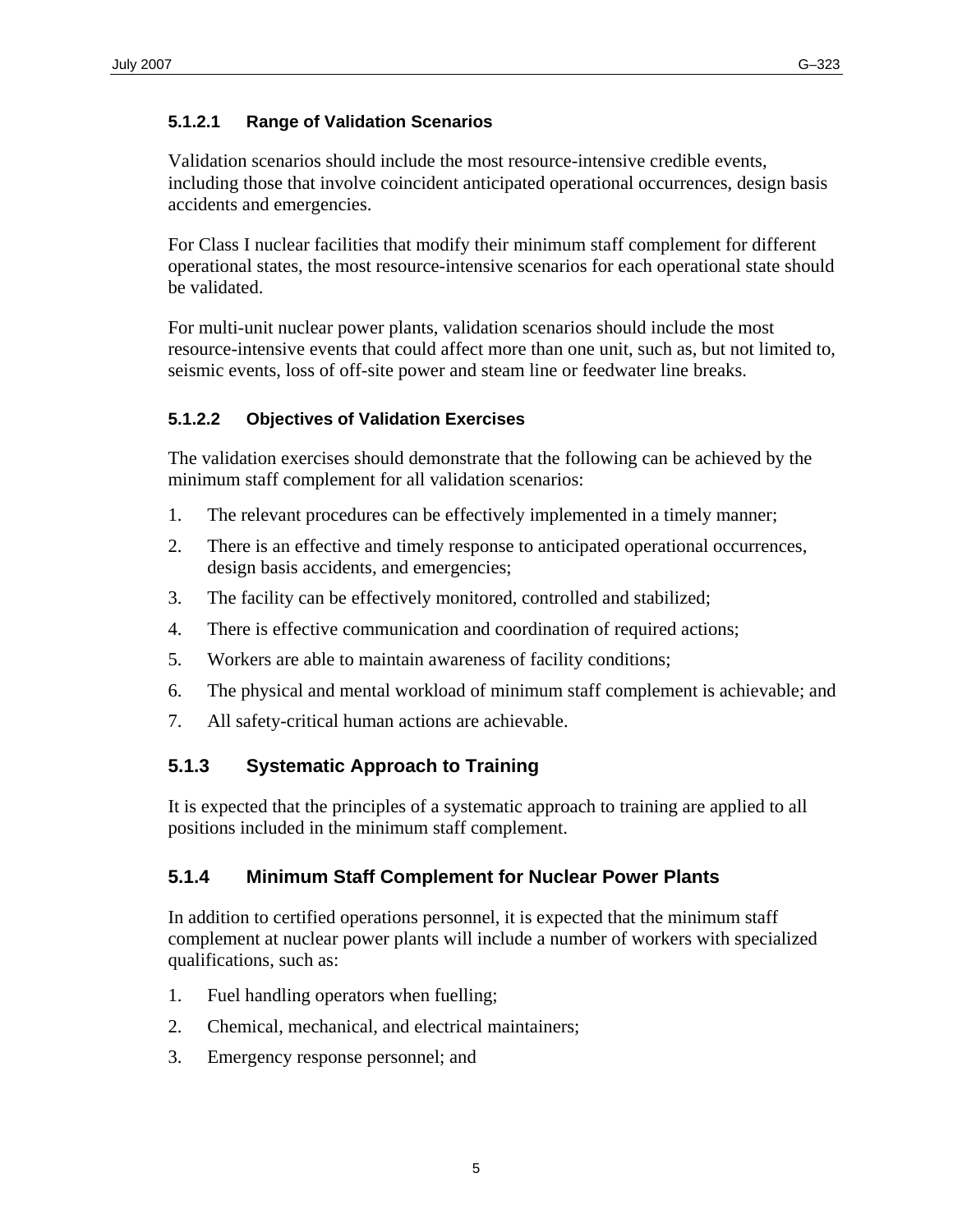<span id="page-11-0"></span>4. Stores personnel.

A decision not to include any of these positions should be justified by the licensee.

## **5.2 Implementation of the Minimum Staff Complement**

## **5.2.1 Documentation**

The method followed to determine the minimum staff complement requirements and the results obtained from the analysis should be documented.

#### **5.2.2 Minimum Staffing Procedures**

Minimum staffing requirements should be formalized by the licensee in a procedure. This minimum staff complement procedure should include the following:

- 1. The specific number of staff to be present on-site, in the facility, and in the MCR (if one exists), and the composition of the minimum staff complement with reference to specific positions or qualifications;
- 2. For nuclear facilities that modify their minimum staff complement for different operational states, the specific number and composition of the minimum staff complement with reference to specific positions or qualifications for each operational state;
- 3. Consistent terminology when referring to specific positions or staff qualifications;
- 4. The specific restrictions on the location of individuals in the facility (for example, it may be necessary to limit the location of certain workers within the facility if they must be able to return to the MCR within a specified time limit);
- 5. A description of the measures in place to monitor compliance with the minimum staff complement and to prevent non-compliance with the minimum staff complement; and
- 6. Specific actions to be taken to reduce the risk to the facility in the event of non-compliance with the minimum staff complement.

## **5.2.3 Design Basis Accident Procedures**

There should be a documented basis for staffing requirements for each design basis accident procedure that is based on an analysis using sections 5.1.1 and 5.1.2 of this regulatory guide.

The number of qualified workers required in the MCR (if one exists) and in the remainder of the nuclear facility should be clearly stated on the coversheet of the design basis accident procedure. Where there are separate procedures for field actions, the number of qualified workers required to successfully complete these actions should be clearly stated in each procedure.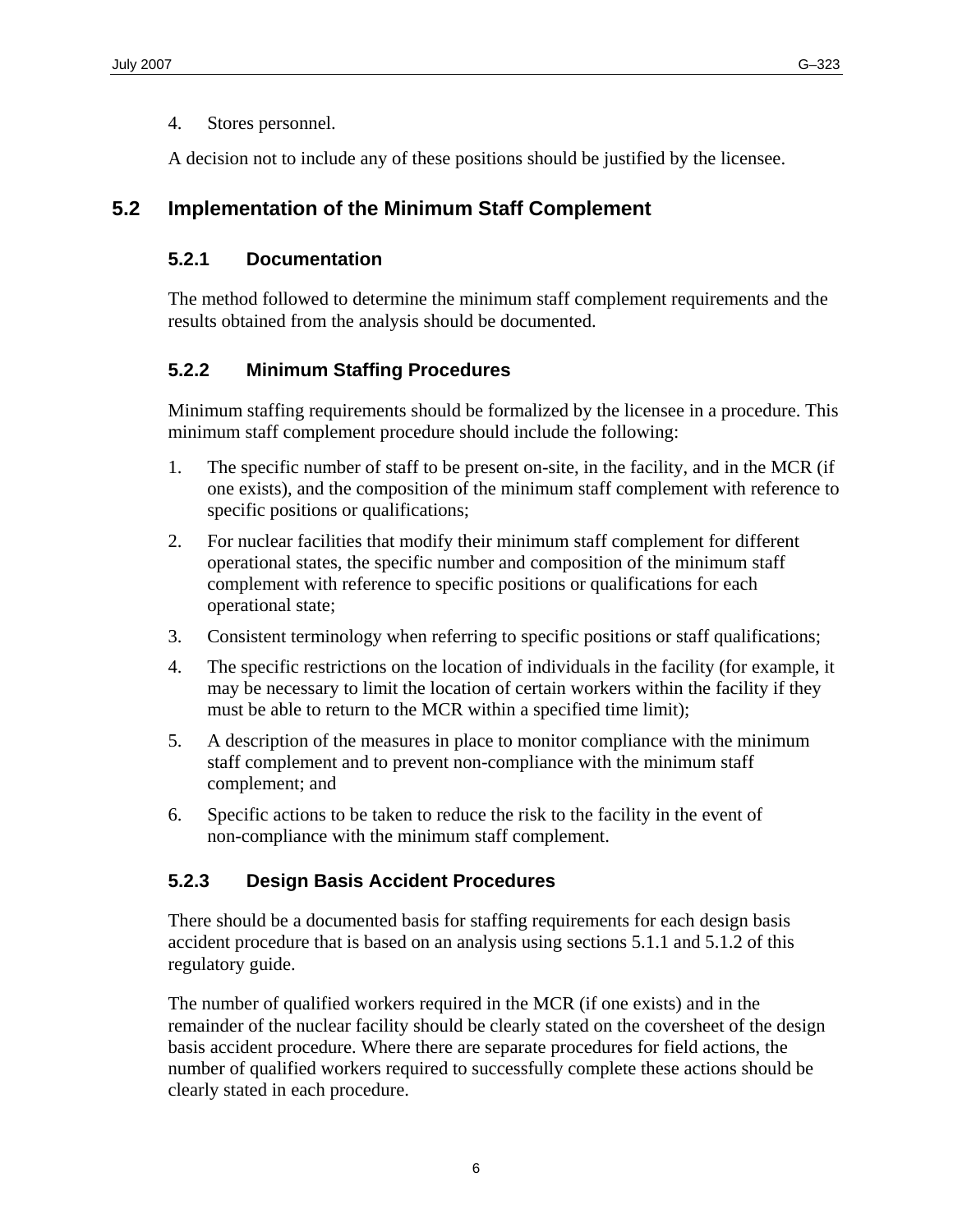## <span id="page-12-0"></span>**5.3 Compliance with the Minimum Staff Complement**

Compliance with the minimum staff complement should be ensured by the following:

- 1. Licensees should have a process for shift scheduling and accounting that ensures that each minimum staff complement position is filled at all times;
- 2. The shift scheduling process should ensure that planned and unplanned absences do not lead to non-compliance with the minimum staff complement;
- 3. The shift turnover process should ensure that minimum staff complement positions are filled at all times;
- 4. Licensees should have in place a documented fitness-for-duty program that provides confirmation that any person filling a minimum staff complement position does not have a physical or mental limitation that would make the person incapable of performing the duties of the applicable position; and
- 5. Licensees should have adequate plans in place for addressing short-term (e.g., severe weather) and long-term (e.g., pandemic) threats to the minimum staff complement.

## **5.4 Periodic Review of the Minimum Staff Complement**

The adequacy of the minimum staff complement should be reviewed periodically for the following:

- 1. There should be methods for ongoing testing of the adequacy of the minimum staff complement. For example, emergency drills and exercises should be carried out regularly using only minimum complement personnel;
- 2. Internal and external operating experience that identifies performance deficiencies, coordination problems, communications problems, or inadequacies in the availability of workers with the necessary skills should be considered; and
- 3. Relevant international standards and guidelines should be considered.

#### **5.5 Changes to Minimum Staff Complement**

When a change in the minimum staff complement is required, an implementation plan should be developed that demonstrates that the potential for adverse effects on facility operations is minimized.

The plan for implementing changes to the minimum staff complement should consider the following:

- 1. The basis for the modified staffing levels is analyzed, as described in Section 5.1 of this regulatory guide;
- 2. The transition from existing to new requirements is effectively managed;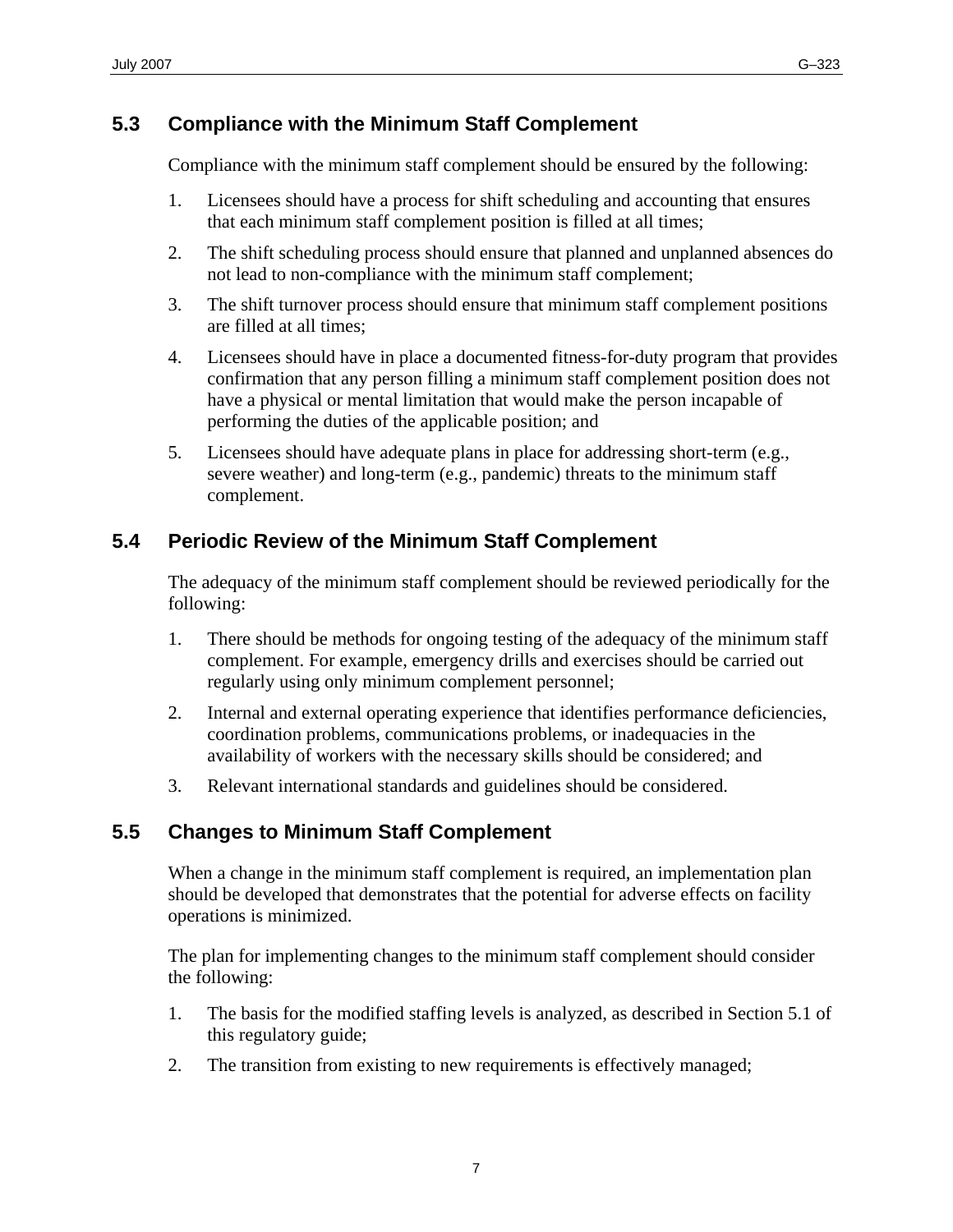- 3. Any changes to documentation, staff qualifications, and training programs are effectively implemented in a timely manner;
- 4. There is an appropriate allocation of time for regulatory review and approval of the proposed changes; and
- 5. There is an application of lessons learned from the implementation of previous changes.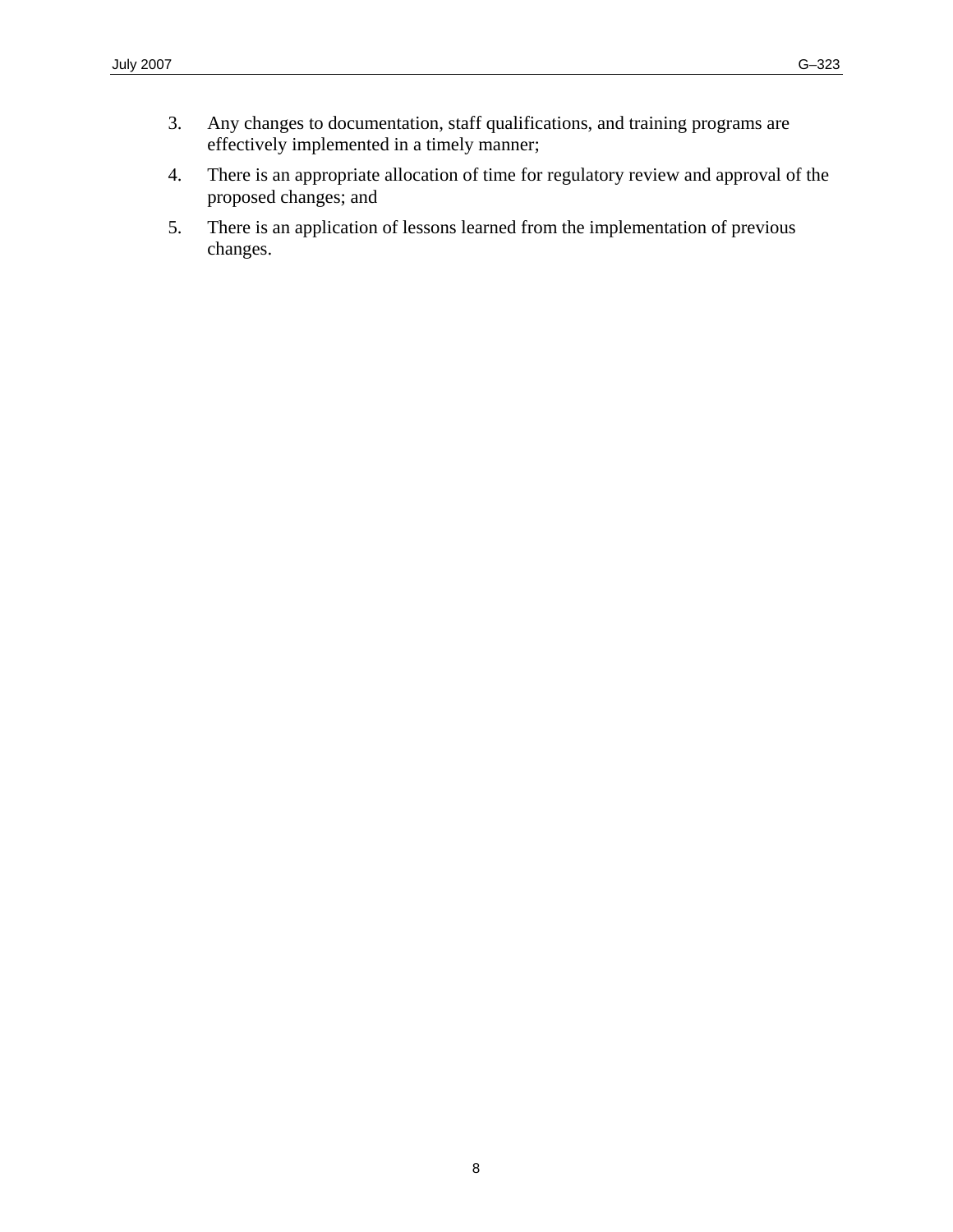# **GLOSSARY**

#### <span id="page-14-0"></span>**Anticipated operational occurrence (also known as a transient)**

An operational process deviating from normal operation which is expected to occur at least once during the operating lifetime of a facility but which, in view of appropriate design provisions, does not cause any significant damage to items important to safety nor lead to accident conditions.

#### **Design basis accident (DBA)**

Accident conditions against which a facility is designed according to established design criteria, and for which the damage to the fuel and the release of radioactive material are kept within authorized limits.

#### **Emergency**

An abnormal situation that may increase the risk of harm to the health and safety of persons, the environment, or national security, and that requires the immediate attention of the licensee. This would include, but not be limited to, medical events, fires, toxic gas releases, or radioactive releases.

#### **Main control room (MCR)**

A room where facility systems can be centrally monitored and controlled by operations personnel.

#### **Minimum staff complement**

The minimum number of qualified workers who must be present at all times to ensure the safe operation of the nuclear facility and to ensure adequate emergency response capability.

#### **Normal operation**

The operation of the facility within specified operational limits and conditions under all operating states.

#### **Nuclear facility**

A facility included in the definition "nuclear facility" set out in Section 2 of the *Nuclear Safety and Control Act* (NSCA, the Act).

#### **Nuclear power plant (NPP)**

A fission reactor installation constructed to generate electricity on a commercial scale. This is a Class IA nuclear facility, as defined in the *Class I Nuclear Facilities Regulations*. Where a facility licence is issued for multiple reactors, NPP means all the reactors identified in the licence.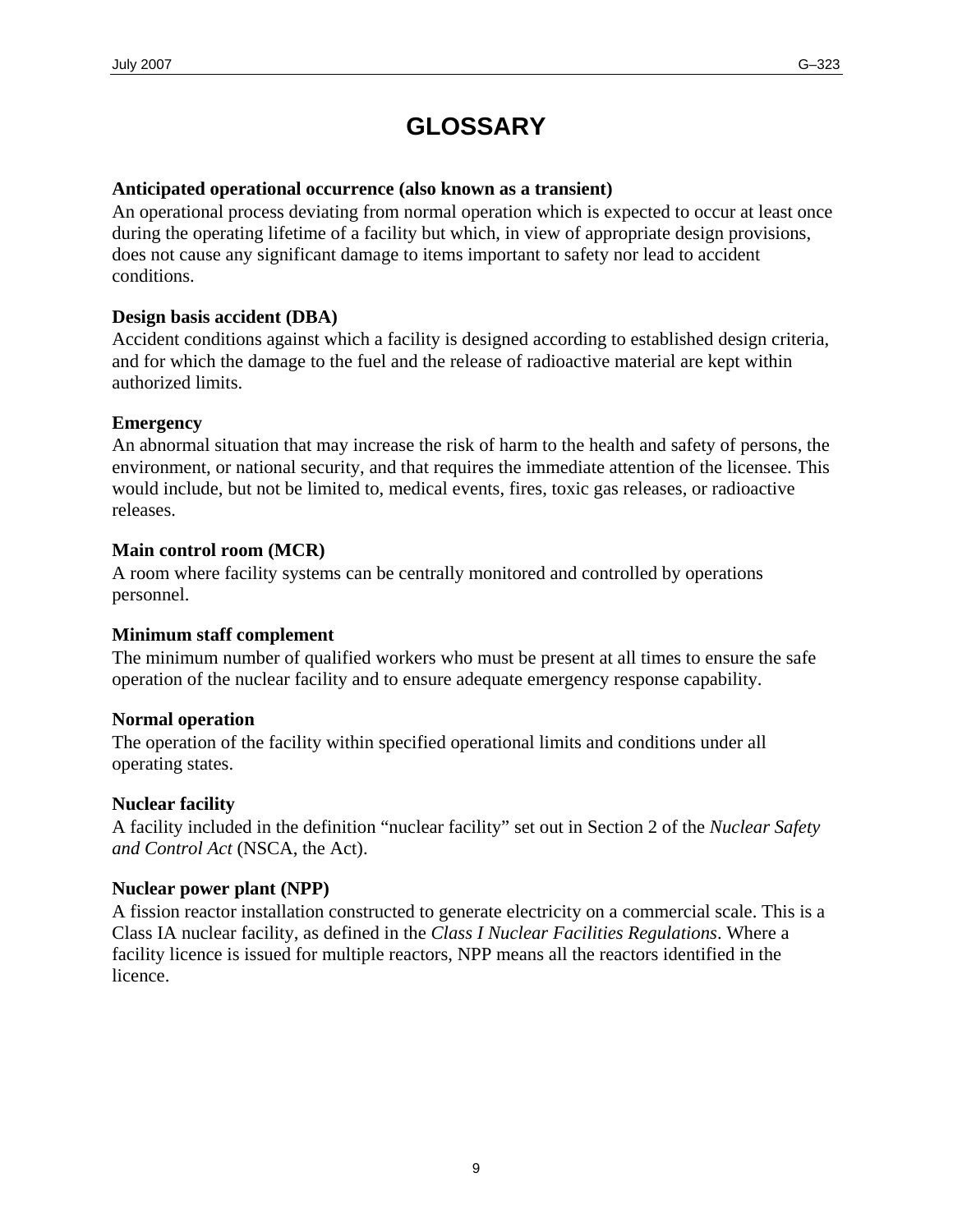States defined under normal operation and anticipated operational occurrences. Normal operating states include starting, power operation, shutting down, shutdown, maintenance, testing, and refueling. Anticipated operational occurrences include loss of normal electrical power and faults such as a turbine trip, malfunction of individual items of a normally running plant, failure to function of individual items of control equipment, and loss of power to the main coolant pump.

#### **Systematic approach to training (SAT)**

A phased approach to training consisting of:

- 1. An analysis phase, which is the identification of the competencies in terms of knowledge and skills required by a position;
- 2. A design phase, which is the conversion of competency requirements into training objectives and the production of a training plan;
- 3. A development phase, which is the preparation of the training material to meet the training objectives;
- 4. An implementation phase, which is conducting the training using the material developed; and
- 5. An evaluation phase, which is the collection and review of data obtained during each of the phases of the SAT to be followed by appropriate actions to improve training effectiveness.